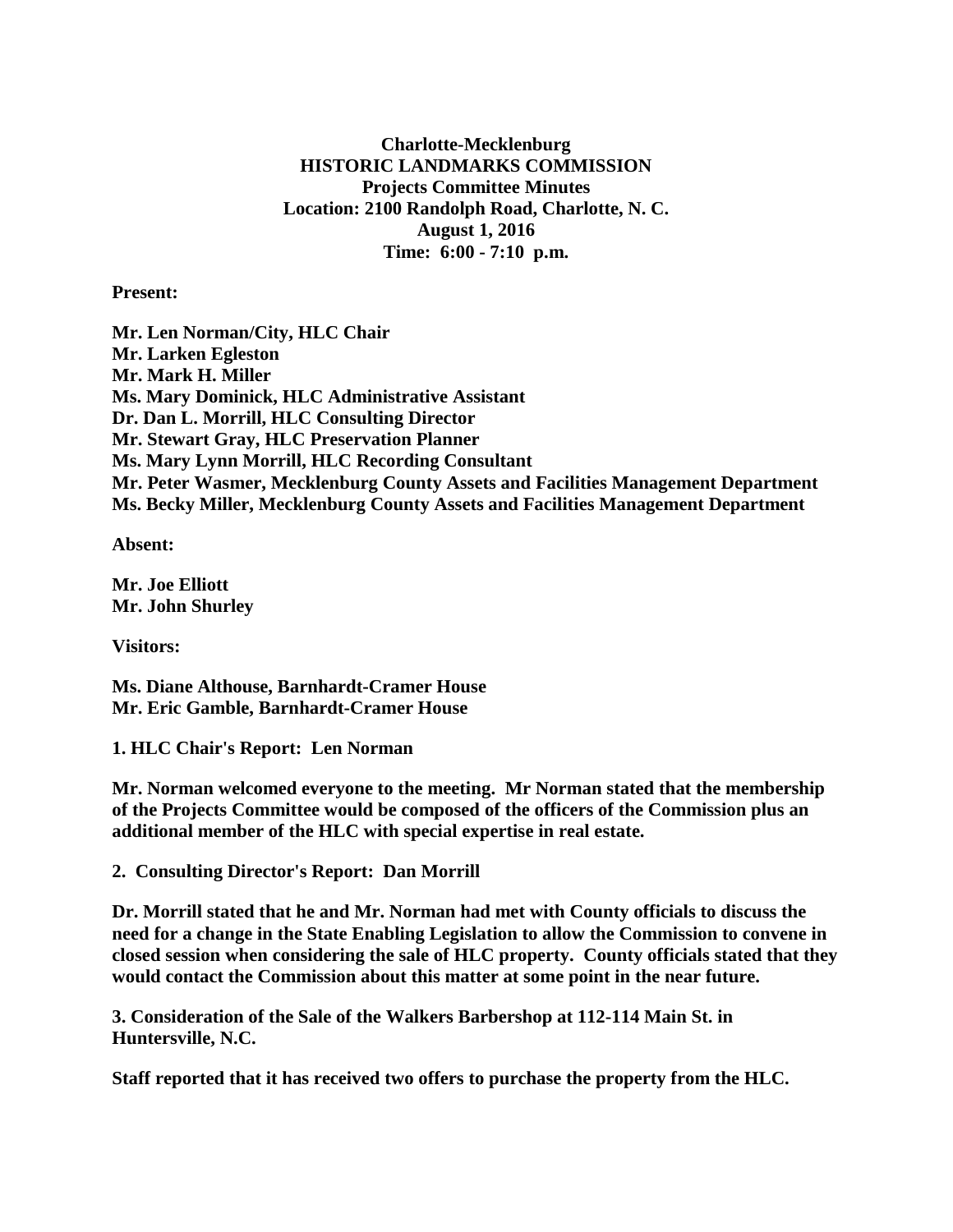**An offer from Brookstone Properties (\$174,000). The other from Visuro LLC (\$171,000)**

**Members of the Committee discussed the specifics of both offers at length. Mr. Norman reviewed the expenses the HLC has incurred during its ownership of the property.** 

**MR. MILLER PRESENTED A MOTION SECONDED BY MR. EGLESTON TO RECOMMEND TO THE HISTORIC LANDMARKS THAT IT PRESENT A COUNTER TO THE OFFER SUBMITTED BY VISURO LLC WHEREBY VISURO LLC SHALL PAY \$175,000 FOR THE WALTERS BARBERSHOP "AS IS," THAT VISURO LLC SHALL BE RESPONSIBLE FOR THE PAYMENT OF ALL REAL ESTATE COMMISSIONS AND OTHER FEES, THAT VISURO LLC SHALL DEPOSIT \$5000 EARNEST MONEY ON THE CONTRACT DATE AND SHALL HAVE A 60 DAY EXAMINATION PERIOD WITH THE RIGHT TO EXTEND THE EXAMINATION PERIOD 30 DAYS WITH THE UNDERSTANDING THAT THE \$5000 EARNEST MONEY WILL GO "HARD" UPON THE COMMENCEMENT OF THAT EXTENSION. THE COMMITTEE UNANIMOUSLY APPROVED THE MOTION.**

**4. Consideration of the Purchase of the Barnhardt-Cramer House, 2733 Country Club Lane, Charlotte, N.C.**

**Dr. Morrill explained that Preservation North Carolina has approached the Commission about the prospect of purchasing the Barnhardt-Cramer House. The house, constructed in the mid-1930s and designed by architect Martin Boyer, Jr., is a distinctive property. The Commission has approved the preparation of a Survey and Research Report on the the Barnhardt-Cramer House.**

**MR. EGLESTON PRESENTED A MOTION SECONDED BY MR. MILLER THE THE COMMITTEE CONVENE IN CLOSED SESSION TO CONSIDER THE PURCHASE OF THE BARNHARDT-CRAMER HOUSE, 2733 COUNTRY CLUB LANE, CHARLOTTE, N.C. THE COMMITTEE UNANIMOUSLY APPROVED THE MOTION.**

**MR. MILLER PRESENTED A MOTION SECONDED BY MR. EGLESTON THAT THE COMMITTEE RECONVENE IN OPEN SESSION. THE COMMITTEE UNIMOUSLY APPROVED THE MOTION.**

**NOTE: In closed session the Committee voted to recommend to the Historic Landmarks Commission that it pursue purchase of the Barnhardt-Cramer House.**

**5. Consideration of Procedures for Administering the Sale of Real Estate By The HLC.**

**Mr. Norman presented proposed procedures for the Committee's consideration. Changes were made by the Committee.**

**MR. EGLESTON PRESENTED A MOTION SECONDED BY MR. MILLER THAT THE COMMITTEE RECOMMEND TO THE HISTORIC LANDMARKS COMMISSION THAT IT ESTABLISH THE FOLLOWING PROCEDURES FOR ADMINISTERING THE PURCHASE OR SALE OF REAL ESTATE BY THE HLC. THE COMMITTEE UNANIMOUSLY APPROVED THE MOTION.**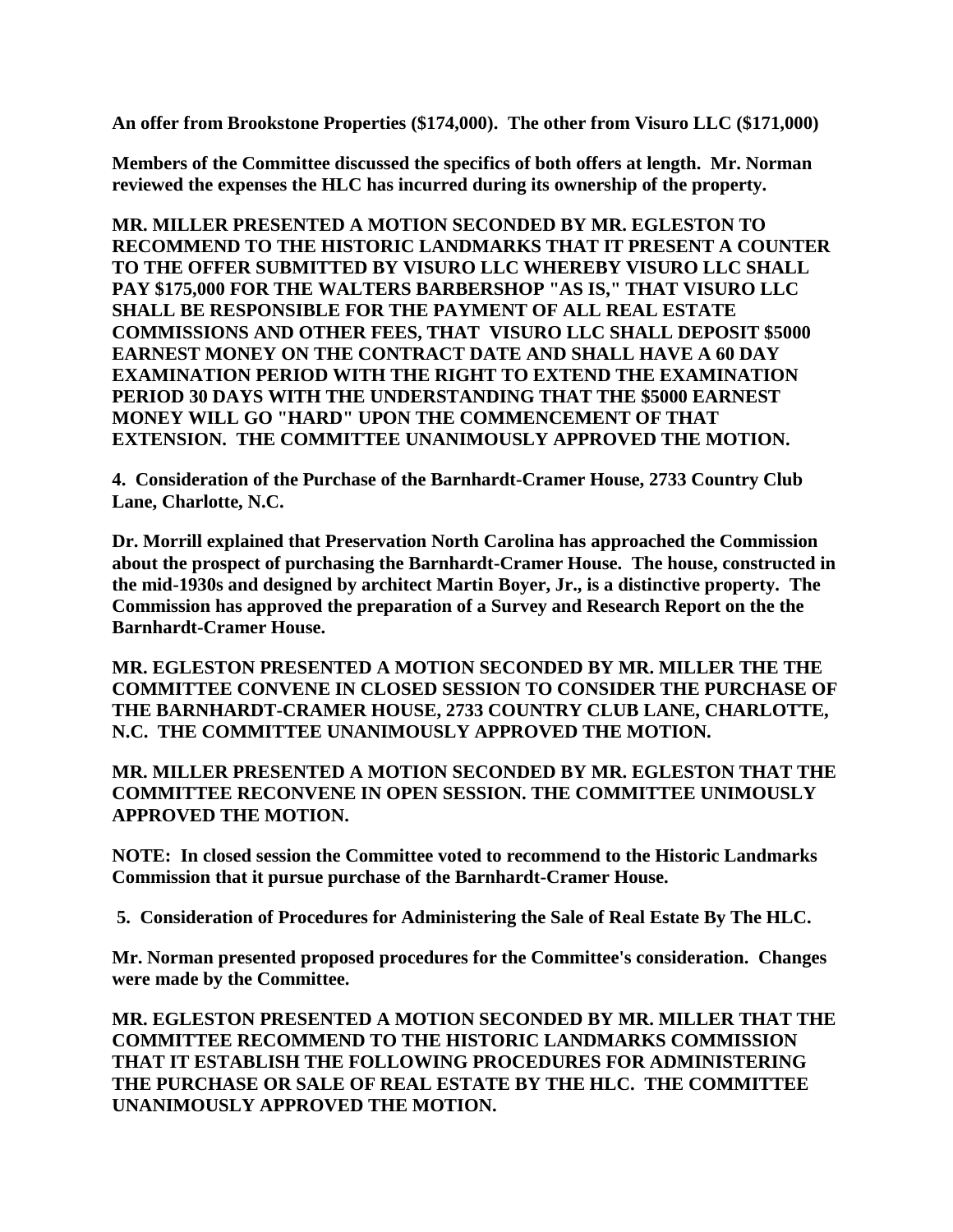## **PROCEDURES FOR THE SALE OF REAL ESTATE**

## **If HLC has a realtor:**

**1) Realtor oversees marketing of properties and brings all offers with recommendations to the attention of the Consulting Director of the Commission.**

**2) Consulting Director consults with the Chair of the Commission and the Chair of the Projects Committee to determine if a meeting of the Projects Committee should be scheduled. If answer is "yes," HLC Staff sends out a notice for the Projects Committee Meeting.**

**3) The Projects Committee meets and determines whether: a) a recommendation on the submitted offer(s) should be made to the HLC or b) counter offer(s) should be pursued. Once counter offer(s), if any, are resolved, the Projects Committee makes a recommendation and presents it to the HLC for action.**

**If HLC does not have a realtor:**

**1) Any inquiries for purchase are made to the Consulting Director of the Commission. The Consulting Director states no sales price but invites the party(ies) to submit their highest and best offer.**

**2) If an offer(s) is submitted to the Consulting Director, the Consulting Director consults with the Chair of the Commission and the Chair of the Projects Committee to determine if a meeting of the Projects Committee should be scheduled. If answer is "yes," HLC Staff sends out a notice for the Projects Committee Meeting.**

**3) The Projects Committee meets and determines whether: a) a recommendation on the submitted offer(s) should be made to the HLC or b) counter offer(s) should be pursued. Once counter offer(s), if any, are resolved, the Projects Committee makes a recommendation and presents it to the HLC for action.**

## **PROCEDURES FOR THE PURCHASE OF REAL ESTATE**

**If HLC has a realtor:**

**1) Realtor oversees investigation of prospective purchase of properties by the HLC and brings all prospective purchases by the HLC with recommendations to the attention of the Consulting Director of the Commission.**

**2) Consulting Director consults with the Chair of the Commission and the Chair of the Projects Committee to determine if a meeting of the Projects Committee should be**